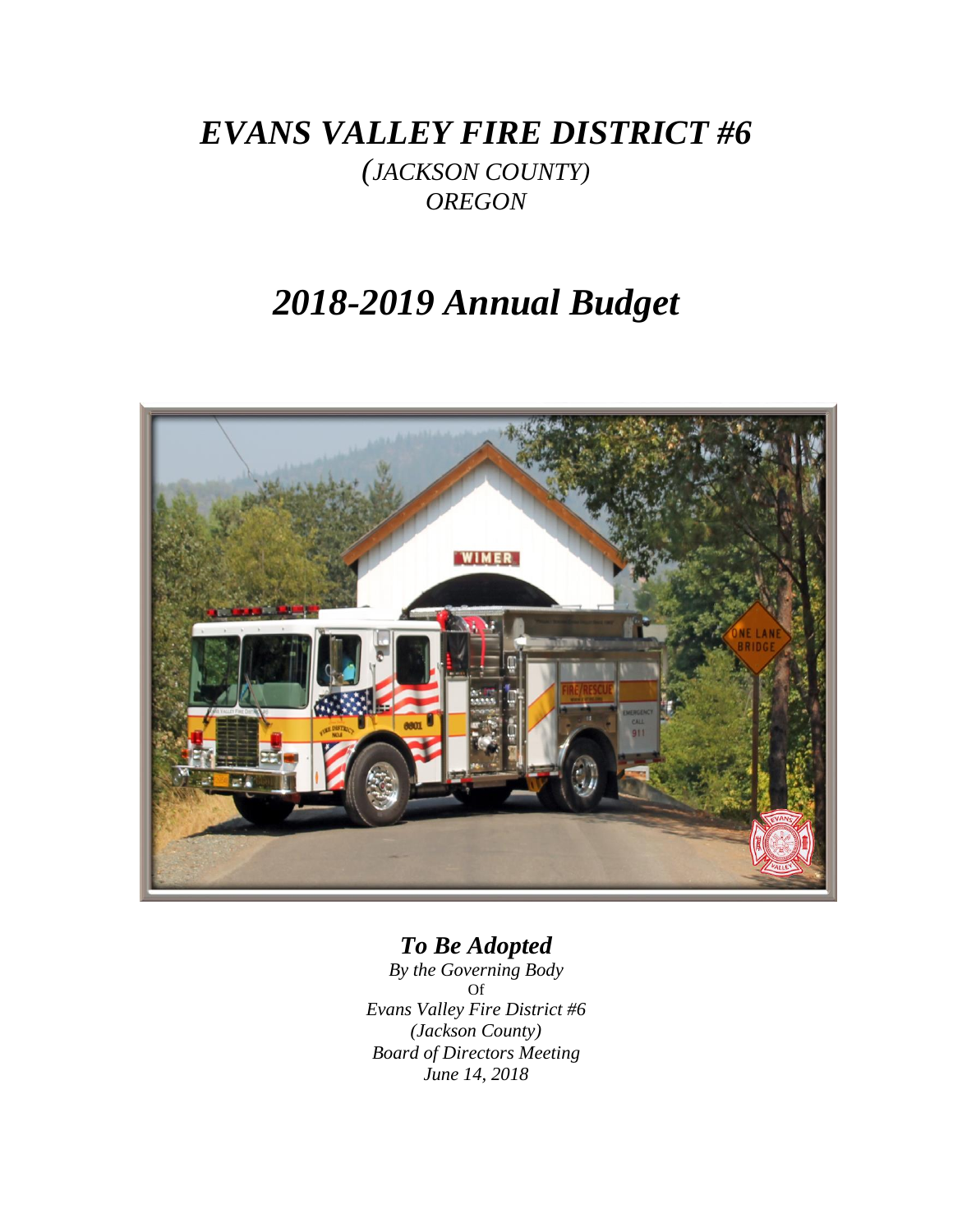### **EVANS VALLEY FIRE DISTRICT #6 (JACKSON COUNTY) OREGON**

### **ANNUAL BUDGET 2018-2019 FY**

**Budget Committee Members**

**Keith Lynn** *Board of Directors Chair*

Sherill Boots Larry Tuttle Paul Ream

*Board Members Citizen Members* Dennis Feeley Kathryn Henning Dale Ten Broeck Wanda Hutchings Patricia Ott

#### *District Staff*

William Fuller Fire Chief & Budget Officer Travis Crume Captain /EMT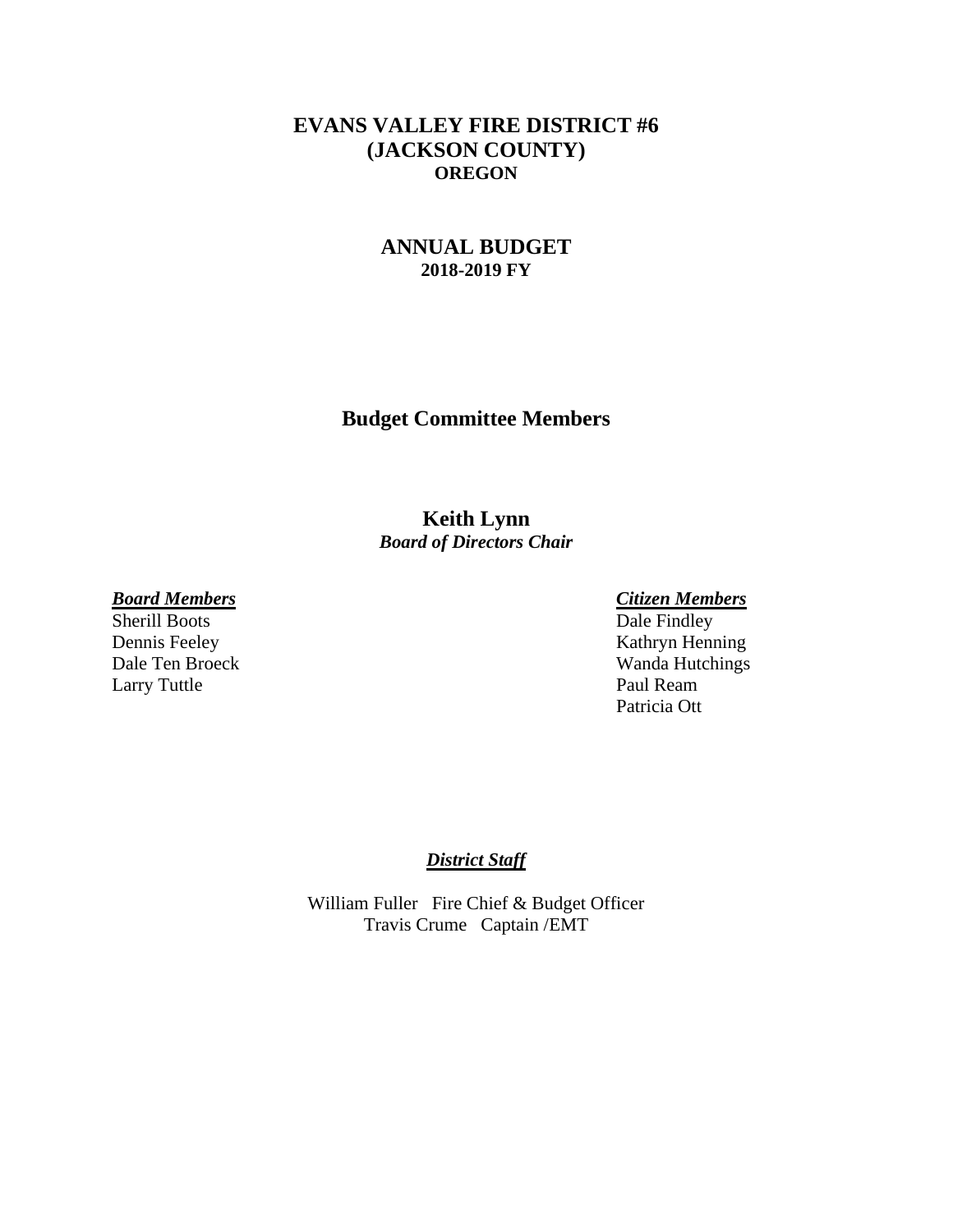## EVANS VALLEY FIRE DIST. # 6 Budget Calendar 2018-2019 Budget

|    | 1. Appoint budget officer.                                                                                    | February 08, 2018     |
|----|---------------------------------------------------------------------------------------------------------------|-----------------------|
| 2. | Prepare proposed budget.                                                                                      | February/March, 2018  |
| 3. | Publish 1 <sup>st</sup> notice of budget committee meeting.<br>(5 to 30 days before the meeting)              | April 11, 2018        |
| 4. | Publish 2 <sup>nd</sup> notice of budget committee meeting.<br>(At least 5 days after 1 <sup>st</sup> notice) | April 18, 2018        |
| 5. | Budget committee meeting.                                                                                     | <b>April 26, 2018</b> |
| 6. | Second budget committee meeting.<br>(If needed)                                                               | May 03, 2018          |
| 7. | Publish notice of budget hearing.<br>(5 to 30 days before the hearing)                                        | <u>May 23, 2018</u>   |
| 8. | Hold budget hearing. (Governing body)                                                                         | <u>June 14, 2018</u>  |
| 9. | Enact resolutions to:<br>adopt budget<br>$\bullet$<br>make appropriations<br>impose and categorize taxes      | June 14, 2018         |
|    | 10. Submit tax certification documents<br>to the assessor by July 15.                                         | June 30, 2018         |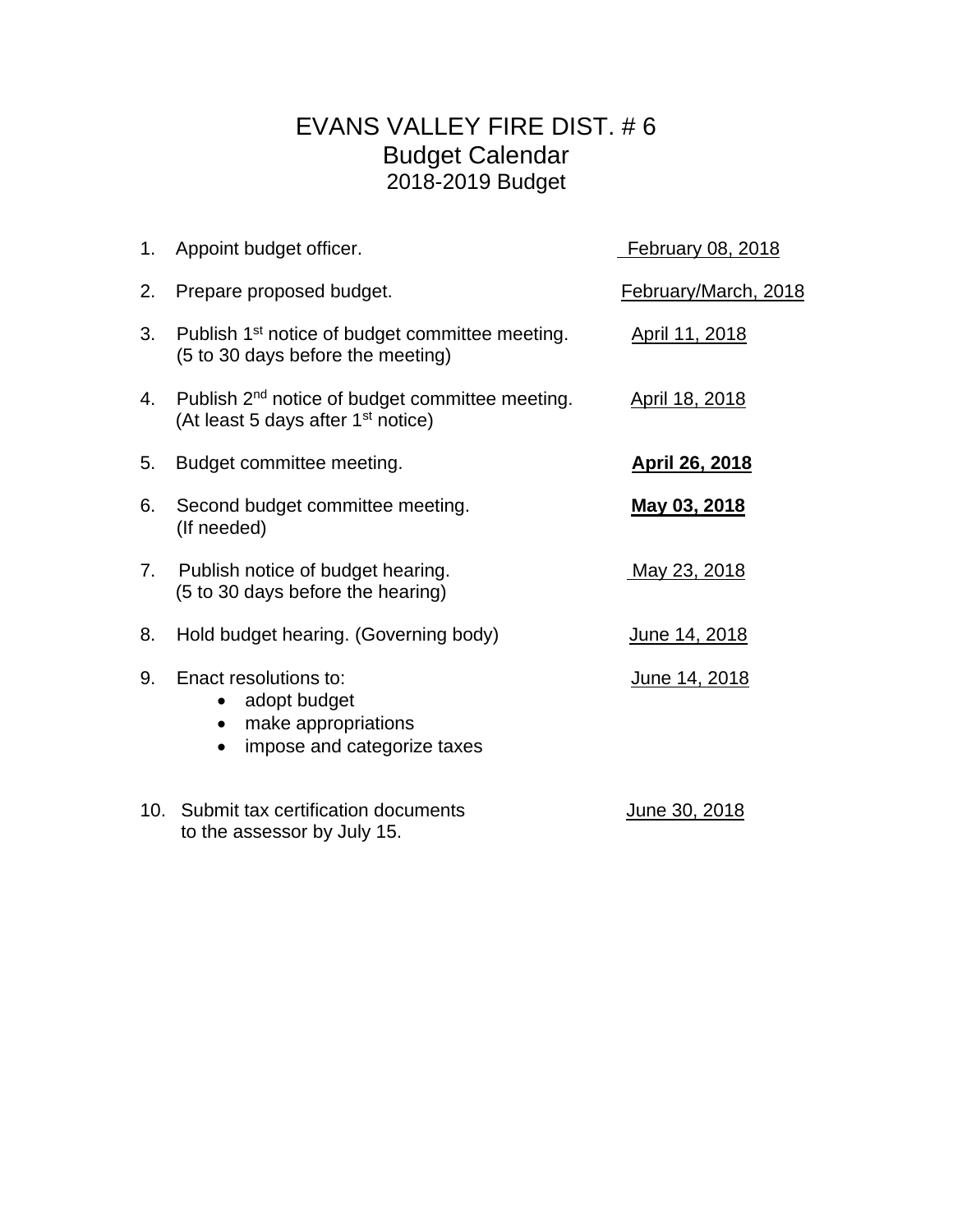Evans Valley Fire District #6 (Jackson County) 2018/2019 Annual Budget April 26, 2018

## Budget Message

The proposed budget of the Evans Valley Fire District #6 (Jackson County), for the fiscal year 2018-2019, was prepared by the budget officer in accordance with the direction of the Board of Directors, the Budget Committee and current regulations. The proposed budget does not include any new funds this year.

#### **General Account**

**Personnel Services Budget Total** has increased by 14.9% from last year. Some of the increase came from employee raises and health insurance coverage cost. The other increase is because of the extra wages needed for the employee hiring process this year. Wages will overlap during the chief's transition into retirement. **Materials and Services Budget Total** has increased by 2.26% this year. The increase is minor this year due to stable operating costs. **Inter-fund Transfer Budget Total** stayed the same this year. The district does not have to save as much money in this category because our fleet is in excellent condition. **Capital Outlay Budget Total** Decreased by 92% this year. The awarding of the FEMA Grant added \$335,000 to the budget last year. That money was spent and is not in the budget this year. The capital improvement amount was also reduced this year due to a tighter budget.

The proposed budget is balanced in accordance to the permanent rate tax system. The proposed total budget decreased this year by 38%. The FEMA Grant money last year is no longer in this year's budget.

The district uses the cash basis of accounting. I would like to thank everyone for their contributions to these documents. A special thanks to the Budget Committee for your contribution to our community and fire district.

> \_\_\_\_\_\_\_\_\_\_\_\_\_\_\_\_\_\_\_\_\_ William M. Fuller Fire Chief/ Budget Officer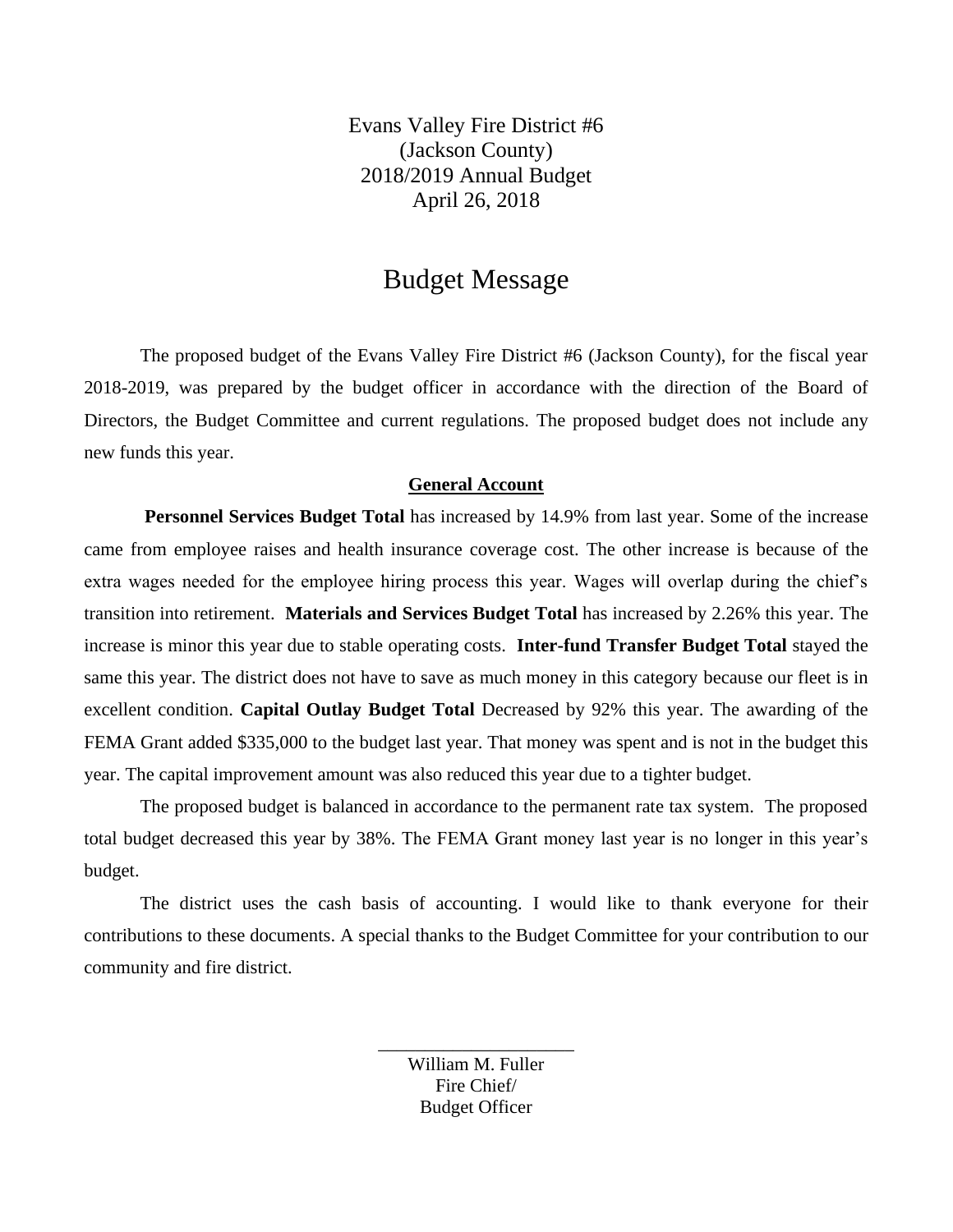## **Evans Valley Fire District #6 Budget 2018/2019**

| <b>General Fund</b>    |           |               |                                  |                 |                         |                |  |  |
|------------------------|-----------|---------------|----------------------------------|-----------------|-------------------------|----------------|--|--|
| <b>Revenue Summary</b> |           |               |                                  |                 |                         |                |  |  |
| <b>Actual</b>          |           | <b>Budget</b> |                                  |                 | <b>Budget 2018/2019</b> |                |  |  |
| 2015/2016              | 2016/2017 | 2017/2018     |                                  | <b>Proposed</b> | <b>Approved</b>         | <b>Adopted</b> |  |  |
| 174,621                | 164,919   | 175,000       | 5001 Cash on Hand                | 165,000         | 165,000                 | 165,000        |  |  |
| 10, 117                | 11,893    | 10,000        | 5002 Prior Year Taxes            | 10,000          | 10,000                  | 10,000         |  |  |
| 1,198                  | 2,190     | 1,000         | 5003 Interest Earned             | 2,000           | 2,000                   | 2,000          |  |  |
| 8,091                  | 2,777     | 338,347       | 5005 Other/Contract Fees/Grants  | 2,500           | 2,500                   | 2,500          |  |  |
| 194,027                | 181,779   | 524,347       | <b>Sub Total</b>                 | 179,500         | 179,500                 | 179,500        |  |  |
|                        |           | 343,811       | <b>Taxes to Balance</b>          | 356,790         | 356,790                 | 356,790        |  |  |
| 331,395                | 342,238   |               | <b>Taxes Collected</b>           |                 |                         |                |  |  |
| 525,422                | 524,017   | 868,158       | <b>Total</b>                     | 536,290         | 536,290                 | 536,290        |  |  |
|                        |           |               |                                  |                 |                         |                |  |  |
|                        |           |               | <b>Personnel Services Detail</b> |                 |                         |                |  |  |
| <b>Actual</b>          |           | <b>Budget</b> |                                  |                 | Budget 2018/2019        |                |  |  |
| 2015/2016              | 2016/2017 | 2017/2018     |                                  | <b>Proposed</b> | <b>Approved</b>         | <b>Adopted</b> |  |  |
| 54,535                 | 56,383    | 61,556        | 5101 Fire Chief                  | 70,000          | 70,000                  | 70,000         |  |  |
| 38,420                 | 39,486    | 42,552        | 5102 Captain                     | 46,807          | 46,807                  | 46,807         |  |  |
| 7,111                  | 7,401     | 8,150         | 5103 FICA                        | 9,055           | 9,055                   | 9,055          |  |  |
| 4,789                  | 5,850     | 6,100         | 5104 Worker's Compensation       | 7,500           | 7,500                   | 7,500          |  |  |
| 5,186                  | 5,483     | 11,816        | 5105 PERS                        | 12,750          | 12,750                  | 12,750         |  |  |
| 30,754                 | 32,871    | 35,155        | 5106 Health Insurance            | 38,500          | 38,500                  | 38,500         |  |  |
| 1,126                  | 1,096     | 1,300         | 5108 Unemployment Insurance      | 1,200           | 1,200                   | 1,200          |  |  |
| 0                      | 0         | $\Omega$      | 5110 Part Time Firefighter       | 5,650           | 5,650                   | 5,650          |  |  |
| 141,921                | 148,570   | 166,629       | <b>Total Personnel Services</b>  | 191,462         | 191,462                 | 191,462        |  |  |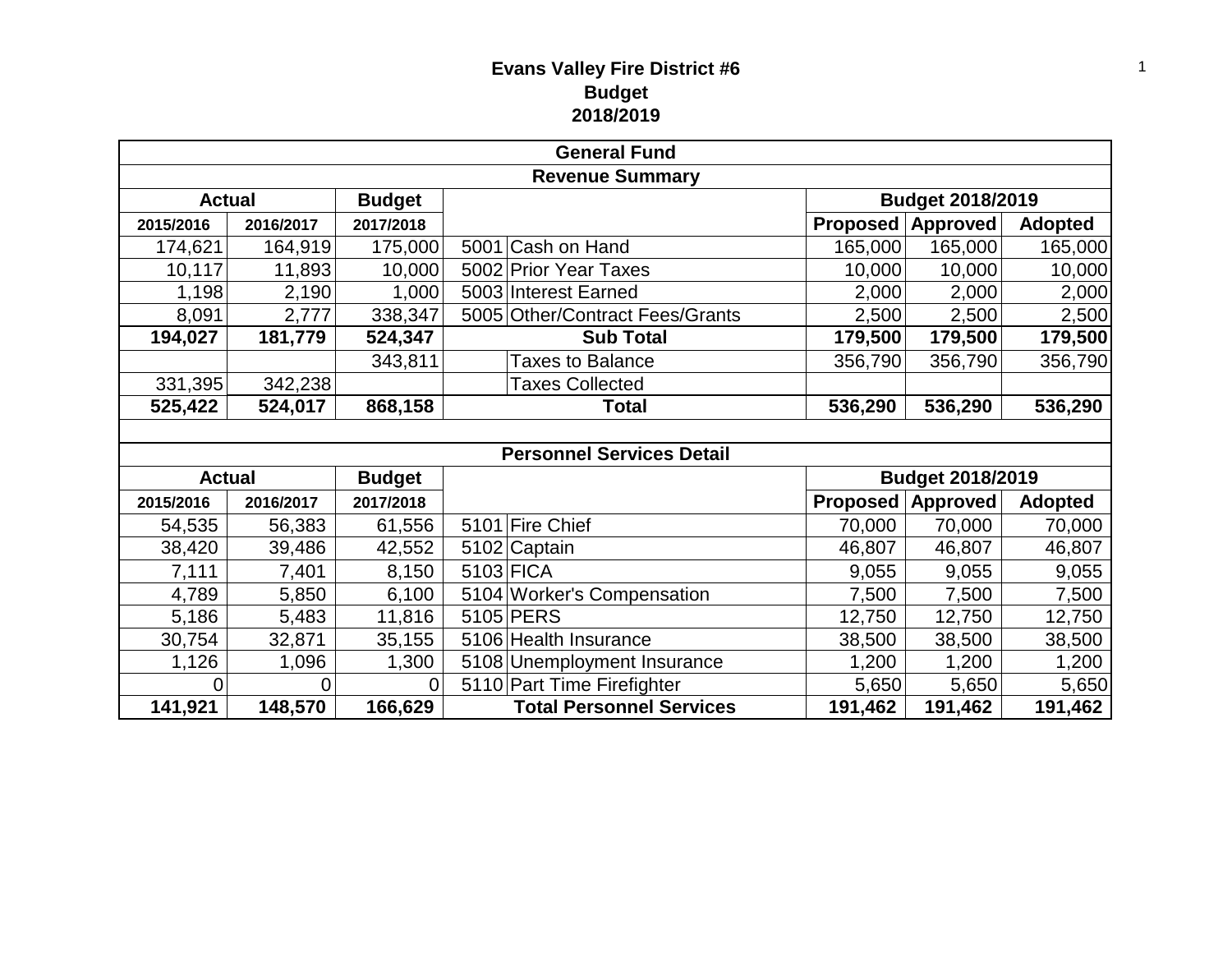## **Evans Valley Fire District #6 Budget 2018/2019**

| <b>Materials and Services Detail</b> |             |                |             |                                       |                         |          |                |  |
|--------------------------------------|-------------|----------------|-------------|---------------------------------------|-------------------------|----------|----------------|--|
| <b>Actual</b><br><b>Budget</b>       |             |                |             |                                       | <b>Budget 2018/2019</b> |          |                |  |
| 2015/2016                            | 2016/2017   | 2017/2018      |             |                                       | <b>Proposed</b>         | Approved | <b>Adopted</b> |  |
| 4,019                                | 2,768       | 6,000          | $5201$ Fuel |                                       | 6,000                   | 6,000    | 6,000          |  |
| 13,898                               | 7,722       | 10,000         |             | 5203 Vehicle Repair & Maint.          | 10,000                  | 10,000   | 10,000         |  |
| 7,722                                | 10,165      | 10,000         |             | 5204 Building Repair & Maint.         | 10,000                  | 10,000   | 10,000         |  |
| $\overline{0}$                       | 513         | 1,000          |             | 5205 Radios, Pagers, Repair & Maint.  | 1,000                   | 1,000    | 1,000          |  |
| 1,632                                | 1,024       | 1,500          |             | 5206 Station Supplies                 | 1,500                   | 1,500    | 1,500          |  |
| 347                                  | 346         | 320            |             | 5207 Tools; Apparatus & Station       | 1,500                   | 1,500    | 1,500          |  |
| 8,410                                | 7,742       | 10,000         |             | 5208 Training                         | 10,000                  | 10,000   | 10,000         |  |
| 2,316                                | 1,679       | 2,500          |             | 5209 Office Supplies                  | 2,500                   | 2,500    | 2,500          |  |
| 20,957                               | 16,267      | 22,440         |             | 5210 Dispatch Contract (ECSO)         | 23,288                  | 23,288   | 23,288         |  |
| 2,984                                | 4,431       | 4,500          |             | 5211 Firefighter Misc. Supplies       | 4,500                   | 4,500    | 4,500          |  |
| 3,022                                | 2,534       | 2,200          |             | 5212 Fire Prevent. & Public Ed.       | 2,500                   | 2,500    | 2,500          |  |
| 10,428                               | 9,229       | 12,000         |             | 5215 Insurance                        | 13,200                  | 13,200   | 13,200         |  |
| 846                                  | 1,586       | 3,000          |             | 5216 Election/Legal                   | 3,000                   | 3,000    | 3,000          |  |
| 5,470                                | 5,985       | 6,000          |             | 5217 Accounting                       | 6,000                   | 6,000    | 6,000          |  |
| 4,000                                | 4,100       | 8,150          |             | $5218$ Audit                          | 8,150                   | 8,150    | 8,150          |  |
| 3,994                                | 3,720       | 3,500          |             | 5219 EMS Supplies & Fees              | 4,000                   | 4,000    | 4,000          |  |
| 1,735                                | 3,020       | 3,500          |             | 5220 Health & Safety                  | 3,500                   | 3,500    | 3,500          |  |
| 0                                    | $\mathbf 0$ | 3,000          |             | 5221 SCBA Repair & Maintenance        | 3,000                   | 3,000    | 3,000          |  |
| 5,889                                | 5,341       | 6,000          |             | 5222 Volunteer Recognition            | 6,000                   | 6,000    | 6,000          |  |
| 1,796                                | 1,826       | 1,850          |             | 5223 Membership Dues                  | 2,000                   | 2,000    | 2,000          |  |
| 956                                  | 726         | 1,000          |             | 5224 Computer Upgrade                 | 1,000                   | 1,000    | 1,000          |  |
| 0                                    | 345         | 700            |             | 5225 Office Equipment                 | 700                     | 700      | 700            |  |
| 705                                  | 168         | 2,000          |             | 5226 Vol. Fuel Reimbursement          | 2,000                   | 2,000    | 2,000          |  |
| 22,786                               | 25,283      | 42,000         |             | 5227 Student Program                  | 42,000                  | 42,000   | 42,000         |  |
| 3,388                                | 3,669       | 5,000          |             | 5229 Volunteer & Paid Uniforms        | 5,000                   | 5,000    | 5,000          |  |
| 5,940                                | 0           | $\overline{0}$ |             | 5230 Turn-Outs & Brush Gear           | 0                       | 0        |                |  |
| 11,991                               | 12,689      | 16,000         |             | 5231 Utilities                        | 16,000                  | 16,000   | 16,000         |  |
| 145,231                              | 132,878     | 184,160        |             | <b>Total Materials &amp; Services</b> | 188,338                 | 188,338  | 188,338        |  |
|                                      |             |                |             |                                       |                         |          |                |  |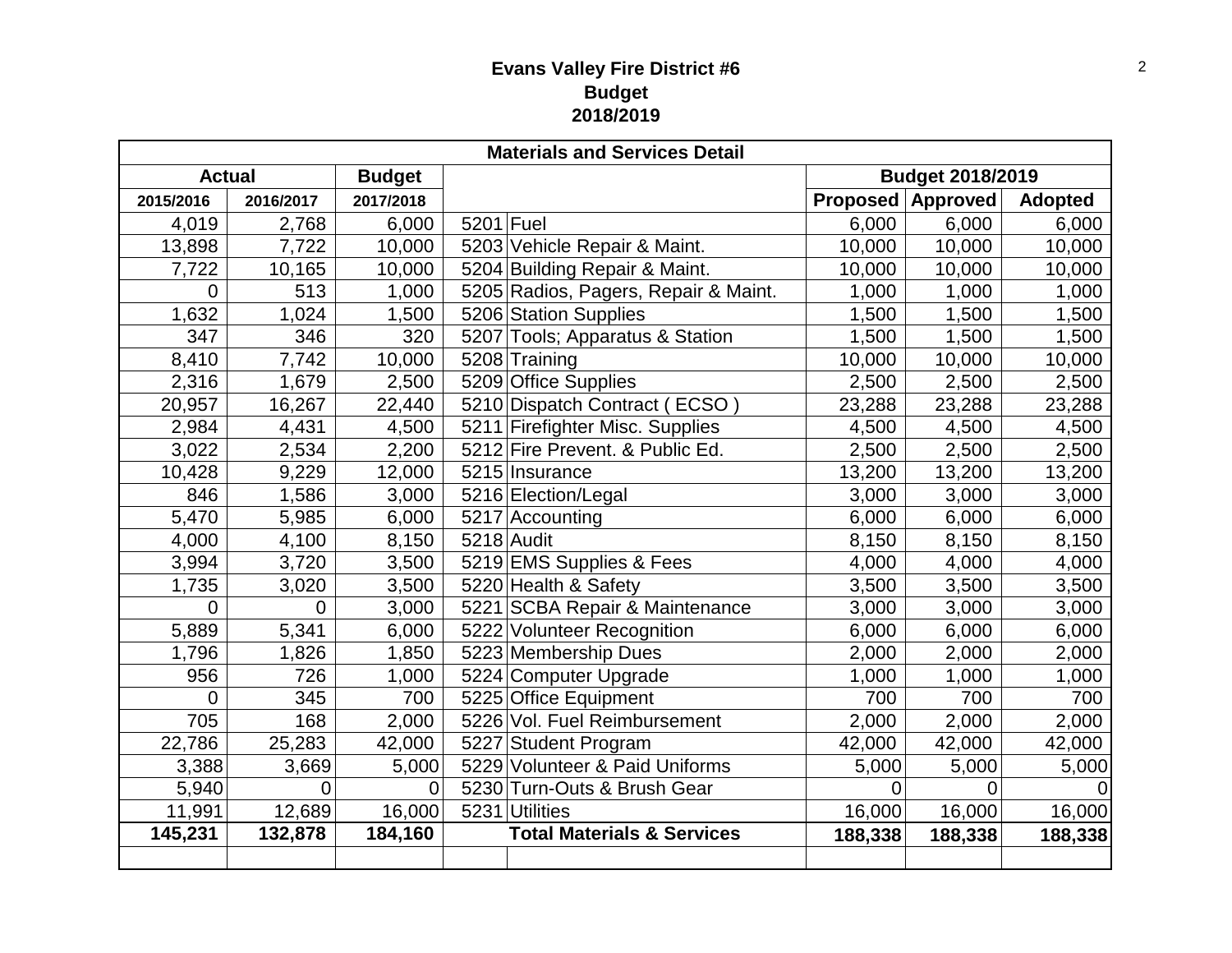## **Evans Valley Fire District #6 Budget 2018/2019**

| <b>Interfund Transfers</b>     |                |               |                                    |                                        |                         |                          |                |  |  |
|--------------------------------|----------------|---------------|------------------------------------|----------------------------------------|-------------------------|--------------------------|----------------|--|--|
| <b>Actual</b>                  |                | <b>Budget</b> |                                    |                                        |                         | <b>Budget 2018/2019</b>  |                |  |  |
| 2015/2016                      | 2016/2017      | 2017/2018     |                                    |                                        |                         | <b>Proposed Approved</b> | <b>Adopted</b> |  |  |
| 0                              | 50,000         | 10,000        |                                    | 6310 Transfer to Capital Projects Fund | 10,000                  | 10,000                   | 10,000         |  |  |
| 0                              | 0              |               | 6311                               |                                        |                         |                          |                |  |  |
| 0                              | $\overline{0}$ |               | 6312                               |                                        |                         |                          |                |  |  |
| $\overline{\mathbf{0}}$        | 50,000         | 10,000        |                                    | <b>Total Inter-Fund Transfer</b>       | 10,000                  | 10,000                   | 10,000         |  |  |
|                                |                |               |                                    |                                        |                         |                          |                |  |  |
| <b>Capital Outlay Details</b>  |                |               |                                    |                                        |                         |                          |                |  |  |
| <b>Actual</b>                  |                | <b>Budget</b> |                                    |                                        |                         | Budget 2018/2019         |                |  |  |
| 2015/2016                      | 2016/2017      | 2017/2018     |                                    |                                        | <b>Proposed</b>         | Approved                 | <b>Adopted</b> |  |  |
| 41,961                         | 11,325         | 25,000        |                                    | 5301 Property/Capital Improvements     | 24,400                  | 24,400                   | 24,400         |  |  |
| 0                              | 0              | $\Omega$      |                                    | 5303 Pagers & Portable Radios          | 0                       | $\Omega$                 | 0              |  |  |
| 0                              | 8,000          | 8,300         |                                    | 5306 Turn-Outs & Brush Gear            | 8,000                   | 8,000                    | 8,000          |  |  |
| 31,390                         | 8,285          | 360,000       |                                    | 5307 Apparatus & Equipment             | 0                       | 0                        | 0              |  |  |
| $\Omega$                       | $\overline{0}$ | $\Omega$      | 5309 Hoses, Nozzles & Appliances   |                                        | 0                       | 0                        | 0              |  |  |
| 73,351                         | 27,610         | 393,300       |                                    | <b>Total Capital Outlay</b>            | 32,400                  | 32,400                   | 32,400         |  |  |
|                                |                |               |                                    |                                        |                         |                          |                |  |  |
|                                |                |               |                                    |                                        |                         |                          |                |  |  |
| <b>Operating Contingency</b>   |                |               |                                    |                                        |                         |                          |                |  |  |
| <b>Actual</b><br><b>Budget</b> |                |               |                                    |                                        | <b>Budget 2018/2019</b> |                          |                |  |  |
| 2015/2016                      | 2016/2017      | 2017/2018     |                                    |                                        |                         | <b>Proposed Approved</b> | <b>Adopted</b> |  |  |
| 0                              | 12000          | 14,000        |                                    | 5401 Operating Contingency             | 14,000                  | 14000                    | 14,000         |  |  |
| $\boldsymbol{0}$               | 12,000         | 14000         | <b>Total Operating Contingency</b> |                                        | 14,000                  | 14000                    | 14000          |  |  |
|                                |                |               |                                    |                                        |                         |                          |                |  |  |
|                                |                |               |                                    |                                        |                         |                          |                |  |  |
| <b>Expenditures Totals</b>     |                |               |                                    |                                        |                         |                          |                |  |  |
| 525,422                        | 524,017        | 868,158       |                                    | <b>Fund Revenue</b>                    | 536,290                 | 536,290                  | 536,290        |  |  |
| 360,503                        | 371,058        | 768,089       |                                    | <b>Fund Expenses</b>                   | 436,200                 | 436,200                  | 436,200        |  |  |
| 164,919                        | 152,959        | 100,069       |                                    | <b>Unap. Ending Fund Balance</b>       | 100,090                 | 100,090                  | 100,090        |  |  |